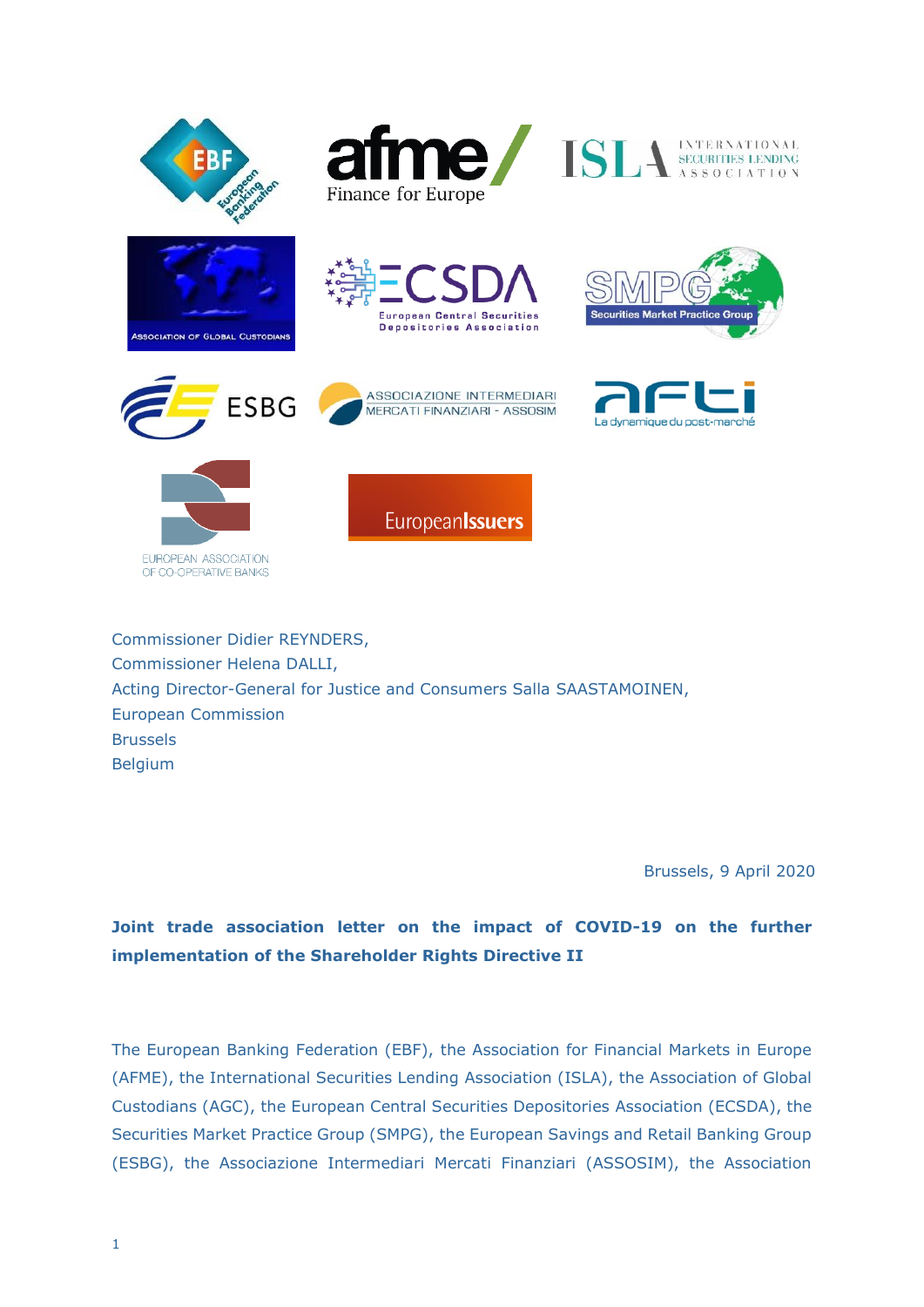française des Professionnels des Titres (AFTI), the European Association of Co-operative Banks (EACB) and EuropeanIssuers (EI) (together, the "Associations") appreciate the efforts of regulators to ensure deeper shareholder engagement in corporate governance, however we would like to highlight our deep considerations of the legislative intentions behind the review of the Shareholder Rights Directive (SRD II). For many years, the industry has undertaken significant efforts towards harmonisation of corporate events, some of which are to be further enhanced in SRD II and its Implementing Regulation 2018/1212 ("IR"). However, some challenges, which we describe below, have arisen that affect implementation efforts and possibly threaten the complete and successful adoption of SRD II.

The Associations acknowledge that current implementation efforts have been challenged even before the advent of the global COVID-19 crisis, which will further strain the industry's capacity to implement the Directive in a timely manner. At this stage, the Associations believe it will be difficult, or nearly impossible, to meet the implementation deadline of 3 September 2020.

In particular, due to the unprecedented disruptive nature of the pandemic, the daily activities of our members are significantly impacted by the necessary emergency measures put in place to mitigate the consequences of the COVID-19 crisis. These include substantial internal reprioritisations and shifts of resources which make it more difficult for all market actors to ensure the complete and timely compliance with SRD II.

Therefore, through this letter the Associations ask you to consider a delay in the implementation date of the Shareholder Rights Directive II and of the IR by twelve months, to 3 September 2021, or other equivalent measures providing for a synchronous postponement across EEA and EU Member States. Below, we would like to provide you a brief overview of the current situation and the specific reasons in support of such request for postponement.

#### **1) Repurposing IT personnel towards "run-the-institution" activities**

Despite SRD II programmes of financial infrastructures and several market participants being currently in line with required delivery timelines, firms must implement effective contingency plans in the face of the COVID-19 pandemic. The exceptional and widespread impact of the virus and the necessary measures to contain it are affecting the operational capacity of financial institutions. IT staff and Technology support personnel are now being employed at full capacity to ensure market and business continuity to meet the demands of clients, central banks and regulators. The result is that "run-the-institution" activities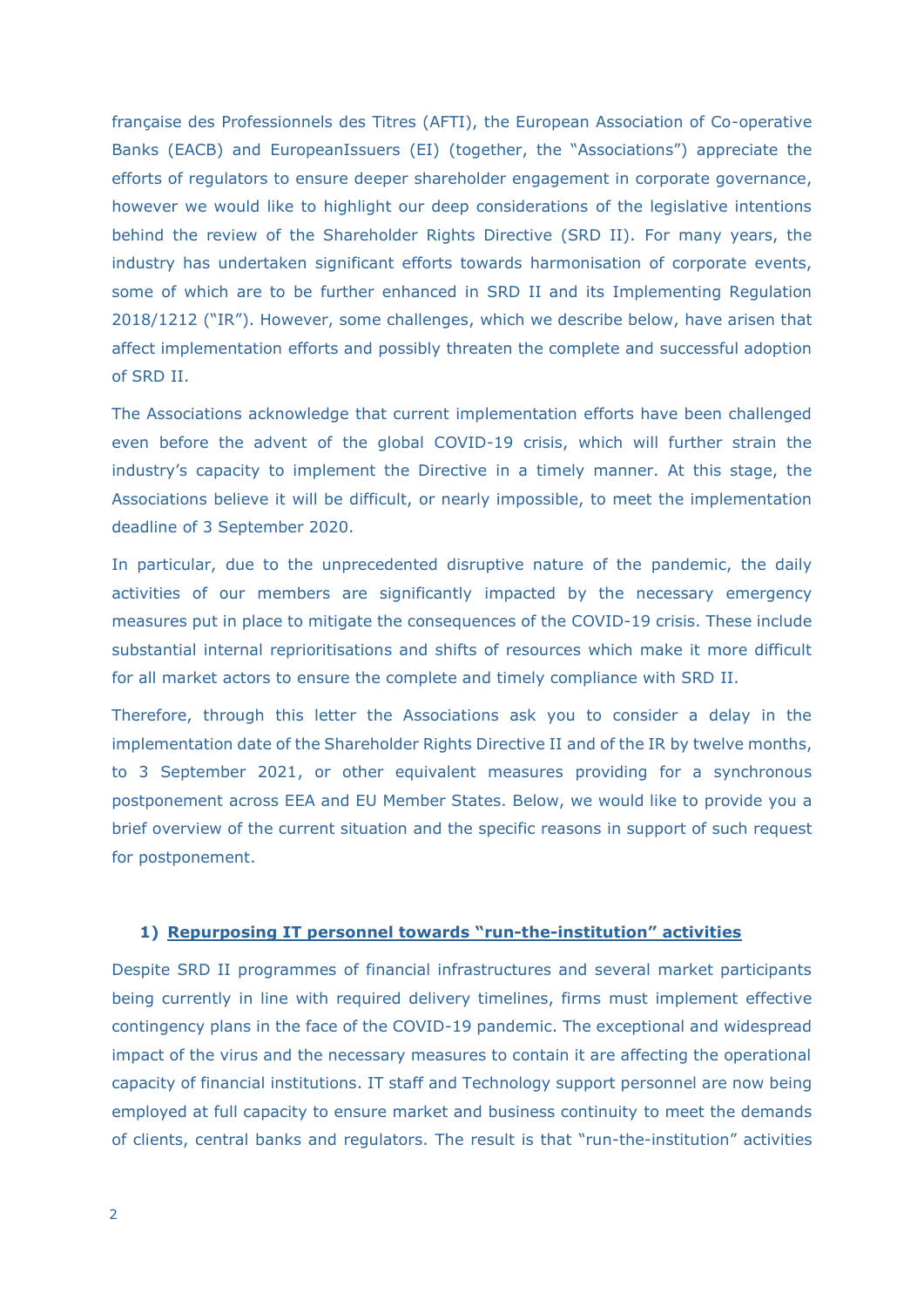have gained full priority over "change-the-institution" activities. Indeed, ESMA itself has called attention to the resulting increased operational risk caused by the crisis in its recent Risk Update.<sup>1</sup>

As you will undoubtedly appreciate, firms have had to implement various contingency plans, including displacement of staff and other operational priorities, which deeply affect institutions' capacity to continue focusing on the IR requirements. This involves, in particular, the testing phase of the processes of transmission of information along the chain of intermediaries, which was intended to be carried out in the coming months, but are now being postponed due to the pressure of COVID-19 on IT core operations.

# **2) Postponement of general meetings**

The Associations also noticed that, while under national company law the annual general meetings (AGM) are usually held by the end of Q2, the COVID-19 pandemic is now forcing issuers of shares to respond to the crisis by postponing the annual meetings for shareholders or organizing them on a virtual basis. This measure impacts not only the internal organisation of companies and financial actors (to adapt process flows to support the new rules introduced to facilitate shareholders rights), but also, depending on the date of the postponed AGMs, the timetables for putting in place all requirements set out in the IR in time for the new meetings.

Considering the unpredictable duration of the COVID-19 and the related containment measures, should there be no postponement of the date of entry into force of the Implementing Regulation, our members consider it very unlikely that all the operational procedures in support of the new general meetings season, expected around September, could be carried out in full compliance with SRD II. A situation of fragmented compliance with requirements would create an additional burden, and therefore become even more complicated to manage. The effect would be detrimental and against the purpose of the Directive – which is to foster greater collaboration between Issuers and their shareholders.

Compounding the challenge for the industry are the existing gaps and discontinuities among the various national SRD II implementing legislations, which are significantly

 $\mathcal{L}=\mathcal{L}=\mathcal{L}=\mathcal{L}=\mathcal{L}=\mathcal{L}=\mathcal{L}=\mathcal{L}=\mathcal{L}=\mathcal{L}=\mathcal{L}=\mathcal{L}=\mathcal{L}=\mathcal{L}=\mathcal{L}=\mathcal{L}=\mathcal{L}=\mathcal{L}=\mathcal{L}=\mathcal{L}=\mathcal{L}=\mathcal{L}=\mathcal{L}=\mathcal{L}=\mathcal{L}=\mathcal{L}=\mathcal{L}=\mathcal{L}=\mathcal{L}=\mathcal{L}=\mathcal{L}=\mathcal{L}=\mathcal{L}=\mathcal{L}=\mathcal{L}=\mathcal{L}=\mathcal{$ 

<sup>&</sup>lt;sup>1</sup> "Our outlook on operational risks is negative given the rising reliance on remote working arrangements, even if Business Continuity Plans are widely reported as working. To what extent these risks will further materialise will critically depend on two drivers: The economic impact of the pandemic, and any occurrence of additional external events in an already fragile global environment." *ESMA Risk Dashboard Risk Update* (2nd April 2020).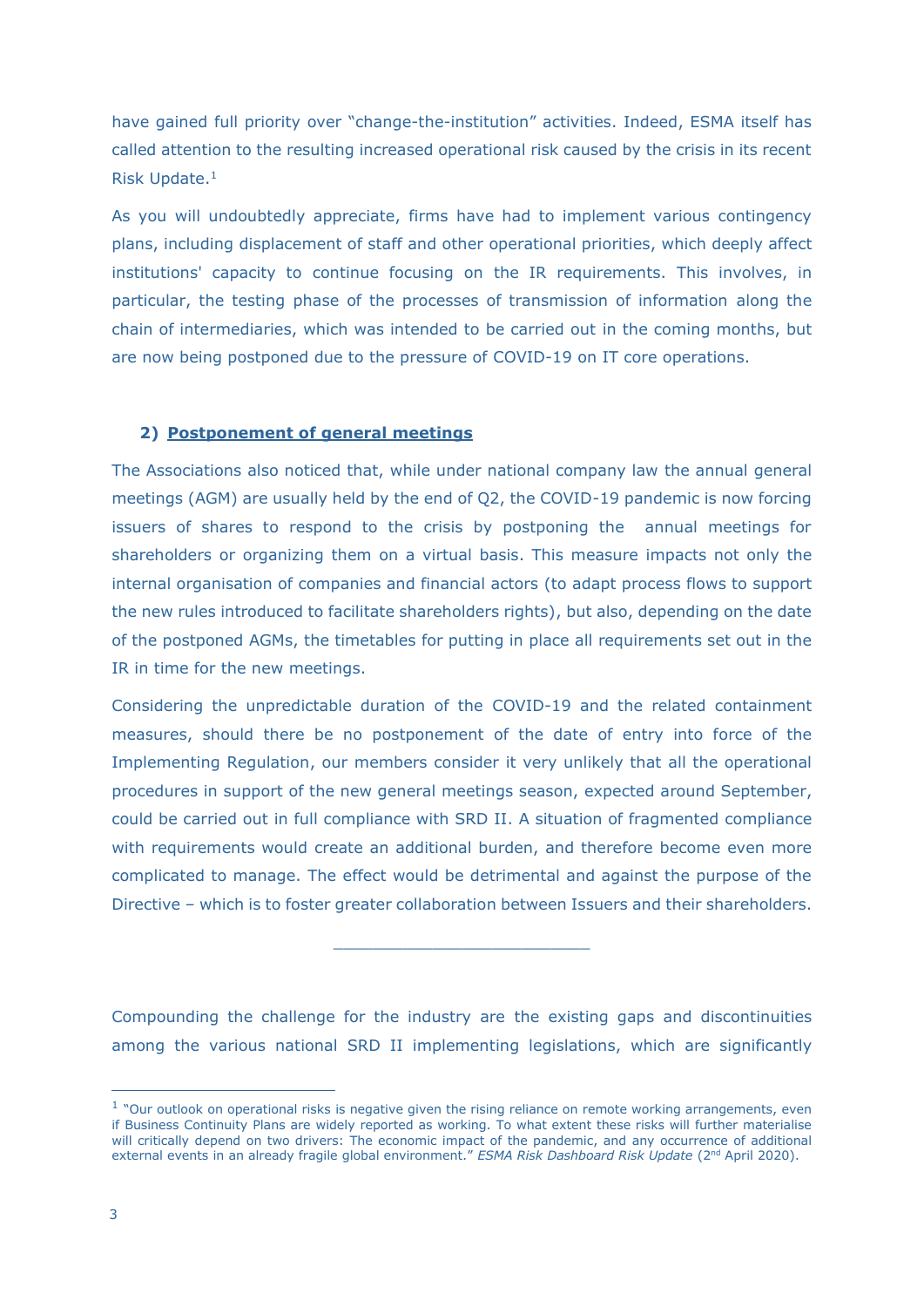exacerbated and made harder to reconcile by the pandemic crisis. To better identify and deal with the SRD II implementation gaps, after the Implementing Regulation was published, the Associations have set up an industry Steering Group to oversee progress towards implementation of SRD II and established task forces to prepare coherent implementation documentation<sup>2</sup>. A specific set of Market Standards, intended to achieve a coherent and consistent implementation of the legislation, but which also go beyond the minimum requirements set out in the IR, is currently being finalised. These Task Forces have focused their activities on the following topics: Shareholder Identification, General Meetings, Golden Operational Records and Messaging.

In this regard, we would like to bring to your attention also the following concerns that we gathered during this exercise:

# National transposition of the Directive is not yet final in some Member States

The Directive provides for a possibility of choice in a number of key regulatory provisions at the domestic level, including on key topics such as the definition of shareholder. However, until now, in a number of the EEA and EU Member States, the transposition has not been finalised and, therefore, the choice of options cannot be confirmed by the national legislators. This is especially due to changes that might intervene between the draft and the final version of national implementing law and related technical measures. In many other jurisdictions, national transpositions only occurred recently – well beyond the national compliance date. At this stage of the process financial institutions are in their implementation deployment phase, including the review of the details of the transpositions. Should there be any new or different requirement in the national law from the final draft, this will have a deep impact on the institutions' capacity to adapt and finalise their preparations and to ensure the necessary technical developments are executed on time to be fully compliant on 3 September 2020, the current implementation date.

In this context, it should also be noted that ESMA was not yet able to publish on its website the overview of the thresholds for shareholder identification in the Member States to be published by 19 June 2019 (Art. 3a(7) SRD II). This information is also important for the implementation of the new rules in practice.

 $<sup>2</sup>$  In this context, in January 2020, the SRD II Industry Steering Group has asked one of the industry associations</sup> to perform a survey on the readiness of the market participants to comply with the SRD II requirements. 56,5% of respondents indicated that, for the reasons outlined below, they expect not to be able to fully comply with SRD II requirements by the implementation date of September 2020.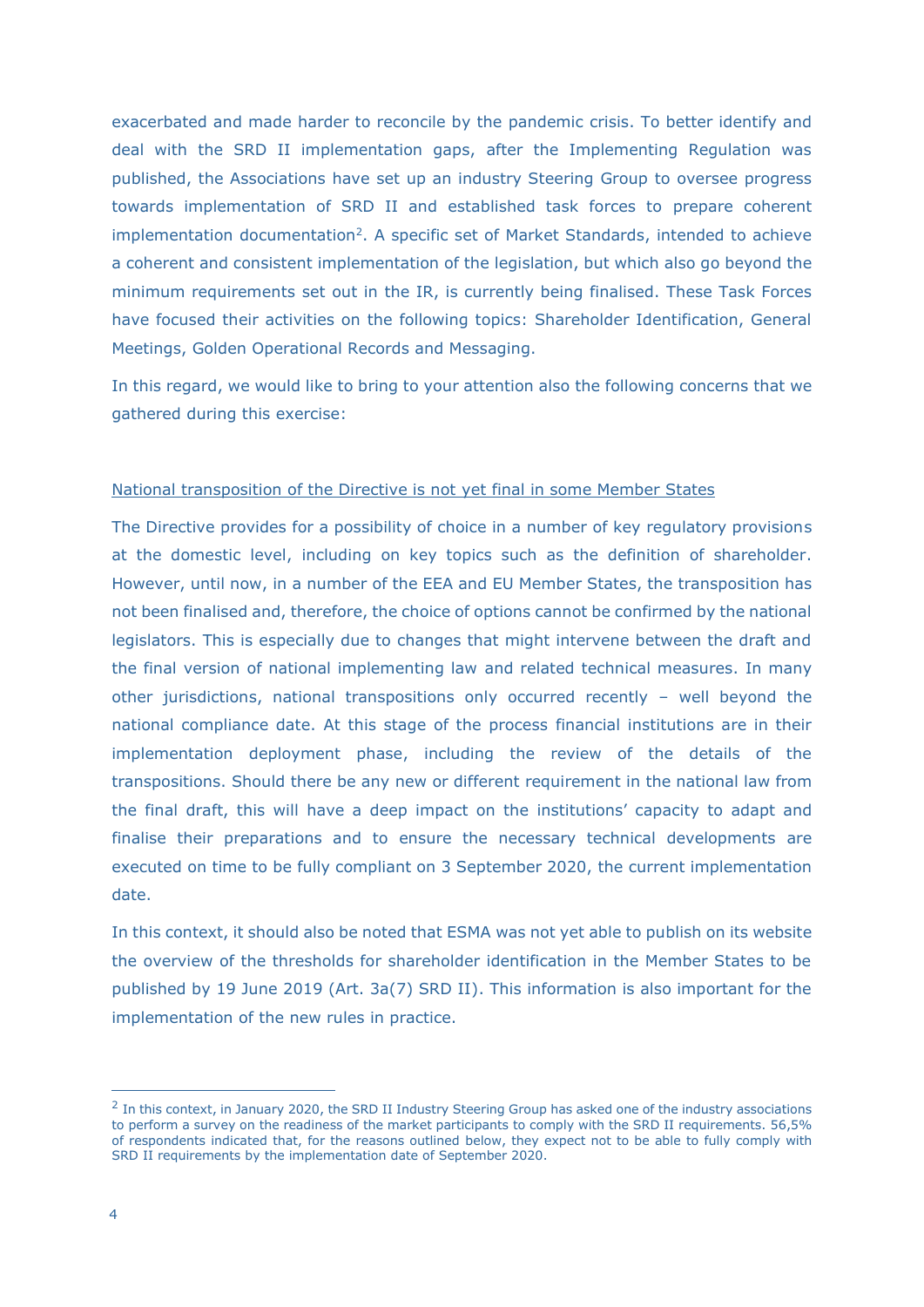### Standardised formats

Although the industry has worked on preparing messaging protocols compliant with the tables in the annex of the implementing regulation 2018/1212, the adoption of such protocols requires significant IT adaptations, which may not be achieved by September 2020, following the repurposing of IT personnel towards "run-the-institution" activities to adapt to current emergency conditions, as previously explained.

The high reliance on the new ISO solutions and the short time frame for end-to-end testing among financial institutions raise important concerns about the industry's ability to timely comply with SRD II and the IR.

#### **Conclusion**

In view of the above concerns, **we ask you to consider, as a matter of urgency, a delay in the implementation date of the Shareholder Rights Directive II and the Implementing Regulations** *by twelve months, to 3 September 2021,* **so as to provide the European financial industry with a more realistic timeline to fully comply with SRD II and the IR and achieve a higher level of convergence in the implementation practices.**

Whilst we appreciate any delay needs to be minimal, we also need to be mindful of why the implementation of SRD II was originally scheduled for September 2020. In essence, we are requesting a 12-month delay in order to ensure that the SRD II implementation does not coincide (with further adverse impacts on all stakeholders) with the highly active period of Annual General Meetings (AGM) and dividend distributions. This is consistent with the rationale for selecting September 2020 as the most practical implementation date in the first place. At the same time, in line with ECB quidance<sup>3</sup> and other relevant recommendations, following the COVID-19 outbreak, dividend distributions are expected to be delayed at least to October 2020. This, too, would coincide with the current implementation timetable, which would also be a major concern. Implementation in September 2021 would seem to be the rational and reasonable date for postponement in order to avoid the (delayed) AGM and dividend payment period in Q4 2020 and the next AGM and dividend payment season in Q2 2021.

<sup>&</sup>lt;sup>3</sup> [Recommendation of the European Central Bank of 27 March 2020 on dividend distributions during the COVID-](https://www.ecb.europa.eu/ecb/legal/pdf/ecb_2020_19_f_sign.pdf)[19 pandemic and repealing Recommendation \(ECB/2020/1\) \(ECB/2020/19\)](https://www.ecb.europa.eu/ecb/legal/pdf/ecb_2020_19_f_sign.pdf)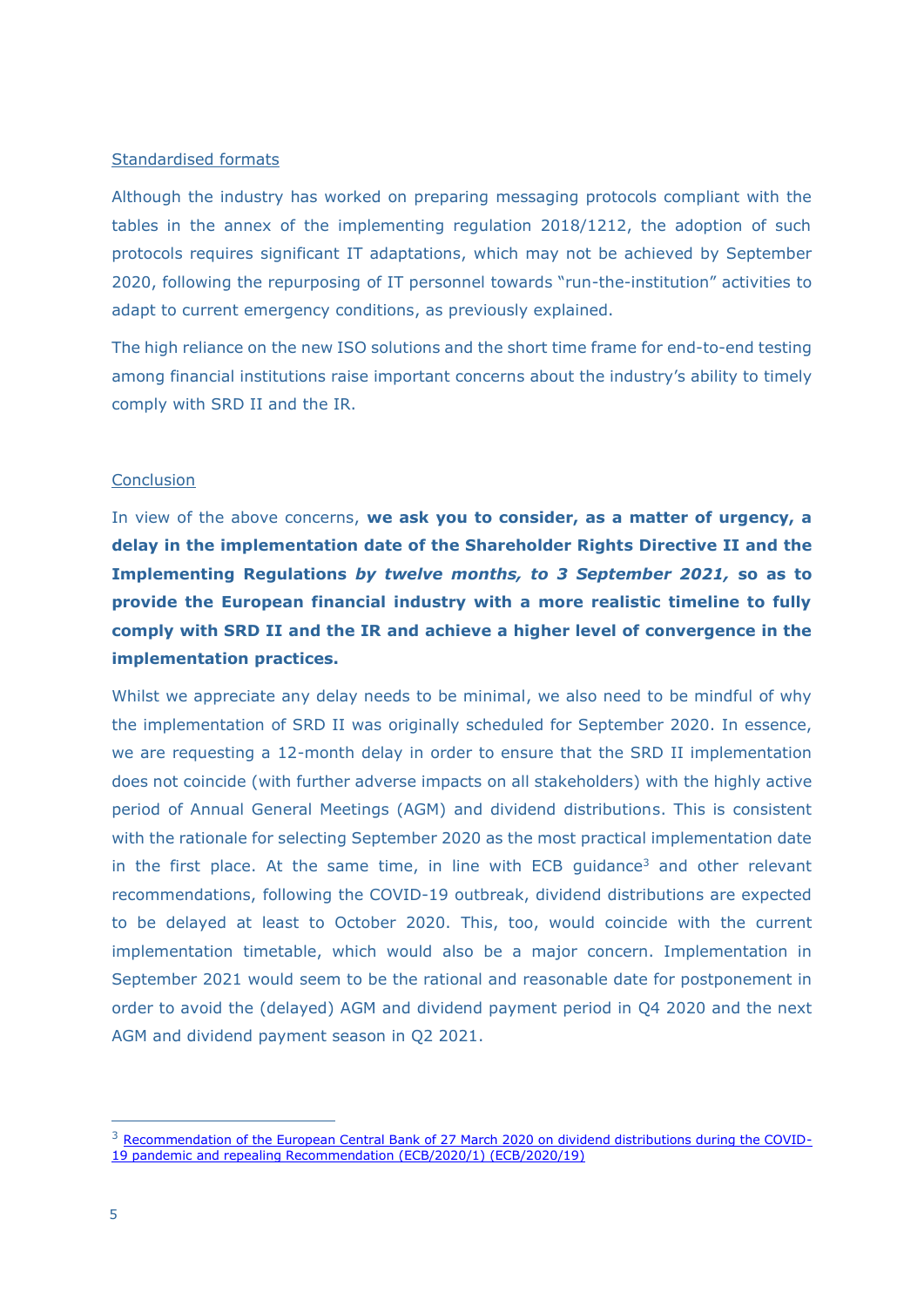Although a general postponement of the SRD II compliance date remains the preferred option, the Associations are cognizant of the potential complexity of arranging this through a single legislative act. Hence, the Associations would be open to the adoption of alternative equivalent measures that are conducive to a synchronous postponement of the entry into force of SRD II across EEA and EU Member States.

We thank you for your consideration and confirm our high commitment to support the safe functioning of the markets, the coherent implementation of regulatory requirements and harmonisation of corporate events practices in Europe. We remain attentive to your demands and available for any question that you may have on the matter.

Yours sincerely,

**Wim Mijs, Chief Executive Officer European Banking Federation – EBF**

**Adam Farkas, Chief Executive Officer Association for Financial Markets in Europe – AFME**

**Andrew Dyson, Chief Executive Officer International Securities Lending Association – ISLA**

**John Siena, on behalf of The Association of Global Custodians – AGC**

**Anna Kulik, Secretary General European Central Securities Depositories Association – ECSDA**

**Armin Borries, Chairman Securities Market Practice Group – SMPG**

**Chris De Noose, Managing Director European Savings and Retail Banking Group – ESBG**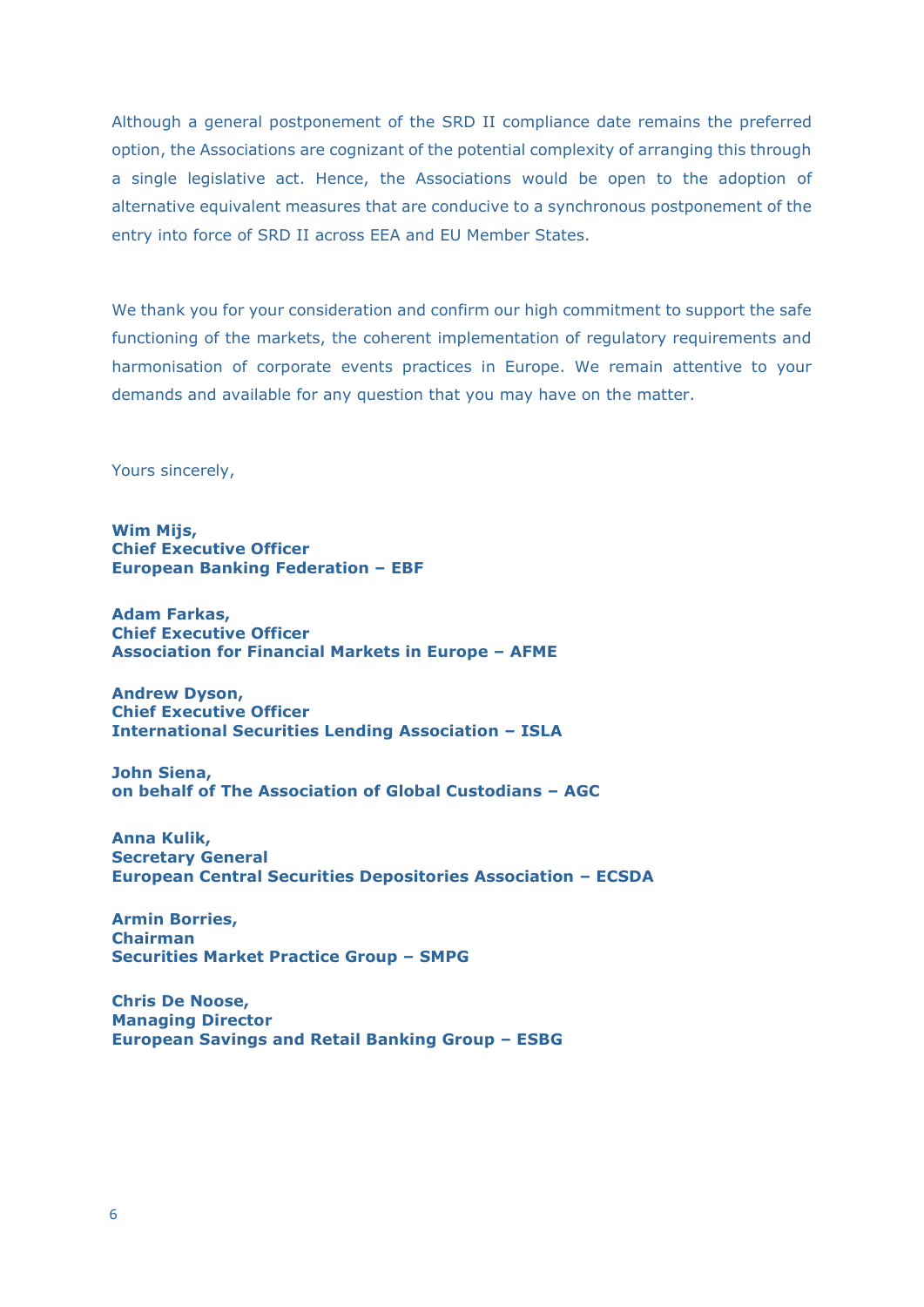**Gianluigi Gugliotta, Secretary General Associazione Intermediari Mercati Finanziari – ASSOSIM**

**Dominique de Wit, Chairman Association française des professionnels des titres – AFTI**

**Herve Guider, Managing Director European Association of Co-operative Banks – EACB**

**Florence Bindelle, Secretary General EuropeanIssuers - EI**